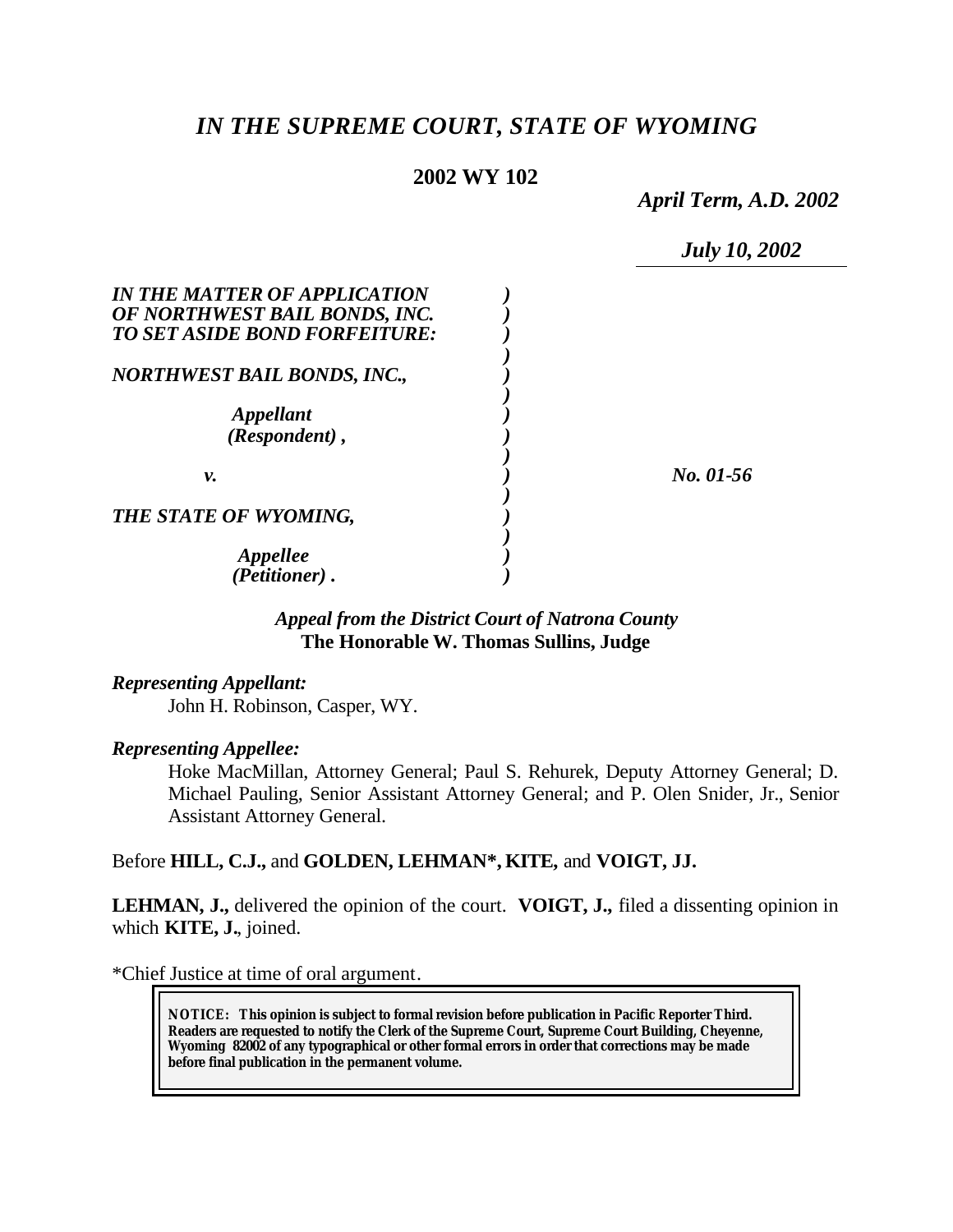# **LEHMAN, Justice.**

[¶1] This is an appeal from the partial forfeiture of a surety bond. We reverse and remand.

### *ISSUES*

[¶2] Appellant Northwest Bail Bond, Inc. (Northwest) states the issue as follows:

Whether the District Court's decision to forfeit \$5,000.00 of the \$7,500.00 surety bond . . . constituted an abuse of discretion.

Appellee State of Wyoming (State) phrases the issue in this manner:

Did the district court patently abuse its discretion in partially granting Northwest's motion to set aside the bail bond forfeiture?

# *FACTS*

[¶3] Kristopher Bull (Bull) was scheduled to attend a probation revocation hearing in the district court at 8:30 a.m. on January 18, 2001. He overslept and failed to show up at the hearing. The district court responded by issuing a bench warrant for Bull's arrest and by ordering the forfeiture of his appearance bond issued by Northwest. Bull, however, did appear at the district court before 1:30 p.m. on the same day where, upon the advice of counsel and Northwest, he turned himself in to the authorities.

[¶4] On February 1, 2001, Northwest filed a Motion to Set Aside Forfeiture of Bond. A hearing on that motion took place a month later. Interestingly enough, no evidence was adduced at the hearing. The district court relied on the factual assertions of counsel made during argument. The relevant factual assertions included: (1) Bull was aware of the scheduled hearing; (2) Bull missed the hearing because he "slept in"; (3) within an hour of missing the hearing, Bull contacted his attorney and Northwest, both of whom instructed him to turn himself in; (4) Bull and his attorney appeared at the district court later on the same day to attempt to have the hearing, but there was no time on the district court's schedule to do so; (5) Bull then turned himself in for arrest on the bench warrant; (6) there was no evidence of a specific pecuniary expense to the State occasioned by Bull's failure to appear; and (7) this was Bull's second failure to appear for a hearing in this case, his bond having been forfeited for the previous failure.

[¶5] In its oral summation before ordering partial remission of the forfeited bond, the district court noted (1) there was a previous failure to appear and consequent forfeiture of bond; (2) while there was no "big financial loss," the district attorney, the clerk of court, the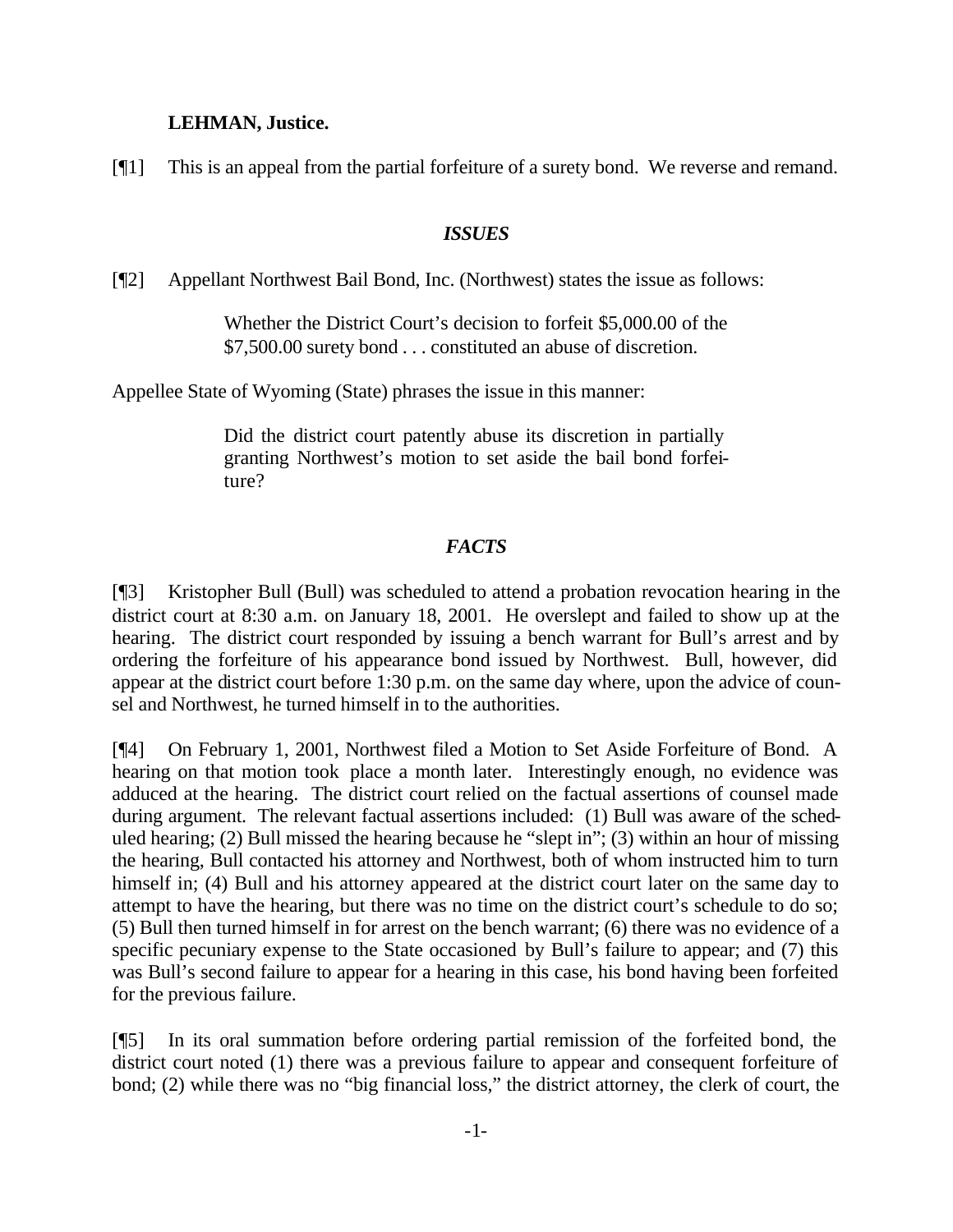court reporter, and defense counsel had all appeared for the scheduled hearing, and rescheduling the hearing was an involved process; (3) all this created quite an inconvenience for the district court; (4) Northwest had entered into an agreement to pay the district court if Bull failed to appear; and (5) Northwest "should have been aware" that the bond was set as high as it was because of Bull's previous failure to appear. After considering these facts, the district court determined that \$2,500.00 of the forfeited amount should be set aside.

### *STANDARD OF REVIEW*

[¶6] An appellate court will not interfere with a trial court's discretionary rulings absent a clear abuse of discretion. *Semler v. Semler*, 924 P.2d 422, 424 (Wyo. 1996). This general rule applies to decisions on motions to set aside a bond forfeiture. "[T]he decision to grant or deny a remission is a discretionary one that will only be overturned on appeal for a patent abuse of discretion amounting to arbitrary and capricious action." *Application of Allied Fidelity Ins. Co.*, 664 P.2d 1322, 1325 (Wyo. 1983). Assessing whether there has been an abuse of discretion involves determining whether the evidence was sufficient to support the district court's decision. *Basolo v. Basolo*, 907 P.2d 348, 353 (Wyo. 1995). One factor in that assessment is whether the district court's "conclusions [were] drawn from objective criteria." *Mintle v. Mintle*, 764 P.2d 255, 257 (Wyo. 1988) (quoting *Martin v. State*, 720 P.2d 894, 897 (Wyo. 1986)). The burden is upon the appellant to show an abuse of discretion. *Blake v. State*, 933 P.2d 474, 477 (Wyo. 1997).

#### *DISCUSSION*

[¶7] Northwest contends that under the established law with respect to forfeiture of bonds, the district court abused its discretion when it refused to set aside the entire amount of the bond forfeiture. In support of this position, Northwest points out:

> 1. While Bull was aware of the hearing, his failure to appear was not willful; he simply overslept.

2. Northwest urged Bull to turn himself in immediately.

3. The State endured no direct financial cost as a result of Bull's failure to appear.

4. There was little inconvenience to the State, since the other participants had to be in court for other cases, regardless of Bull's failure to appear.

5. There was little inconvenience or delay in getting the matter rescheduled.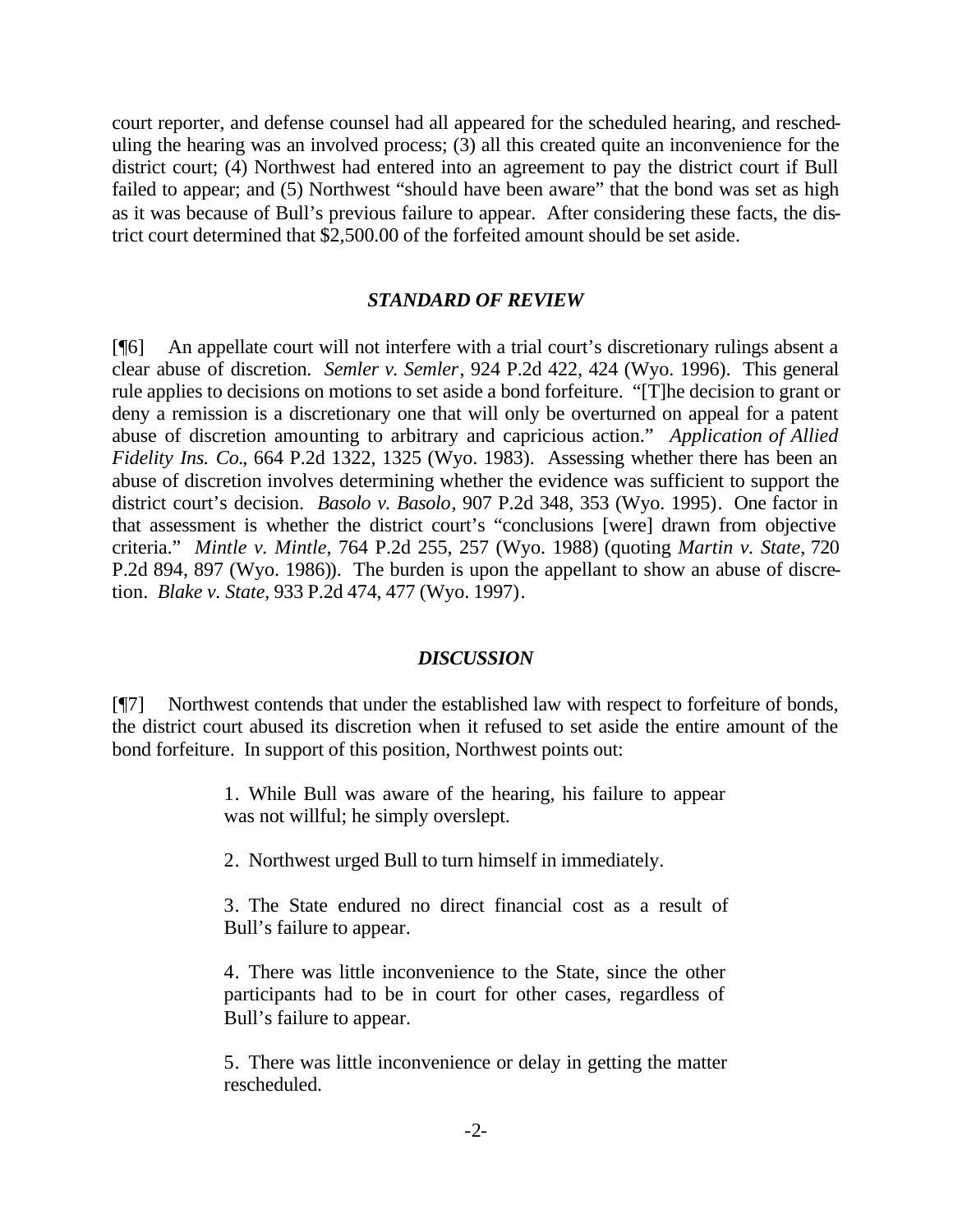In response, the State emphasizes:

1. This was Bull's second failure to appear in this case.

2. Northwest should bear some liability as the "guarantor" of Bull's appearance.

[¶8] It is important to note the procedural context of a contested bond forfeiture. W.R.Cr.P. 46(f)(1) provides that "[i]f there is a breach of condition of a bond, the court **shall** declare a forfeiture of the bail." (Emphasis added.) Use of the word "shall" indicates that this decision is mandatory rather than discretionary. *LePage v. State, Dep't of Health*, 2001 WY 26, ¶¶11, 12, 18 P.3d 1177, ¶¶11, 12 (Wyo. 2001). The bail must be forfeited. The discretion of the district court is exercised under W.R.Cr.P. 46(f)(2):

> The court may direct that a forfeiture be set aside in whole or in part, upon such conditions as the court may impose, if a person released upon execution of an appearance bond with a surety is subsequently surrendered by the surety into custody or if it otherwise appears that justice does not require the forfeiture.

These rules being structured as they are, the issue comes to the district court not by way of a motion from the State to forfeit the bail, but by way of a motion from the appellant to set aside the forfeiture. The intent and effect of this structure is to place the burden on the surety to show why the forfeiture should be set aside. *State v. Martinez-Gonzales*, 701 P.2d 8, 10 (Ariz.App. 1985); *Bob Cole Bonding v. State*, 13 S.W.3d 147, 149 (Ark. 2000); *State v. Hedrick*, 514 S.E.2d 397, 403 (W.Va. 1999).

[¶9] *Application of Allied Fidelity Ins. Co.* recited both general principles and specific factors that a judge should consider when faced with a motion to set aside a bail bond forfeiture. The general principles include:

> The purpose of a bail bond is not punitive. Its object is not to enrich the government or punish the defendant. Nor can it be "used as a balm to soothe the disappointment resulting from the inability to punish and rehabilitate." .. . "Neither frustration nor its kinsman vindictiveness should be of weight in tipping the scales by which the elements of the court's decision is weighed."

*Application of Allied Fidelity Ins. Co.*, 664 P.2d at 1325-26 (quoting *United States v. Parr*, 594 F.2d 440, 444 ( $5<sup>th</sup>$  Cir. 1979)).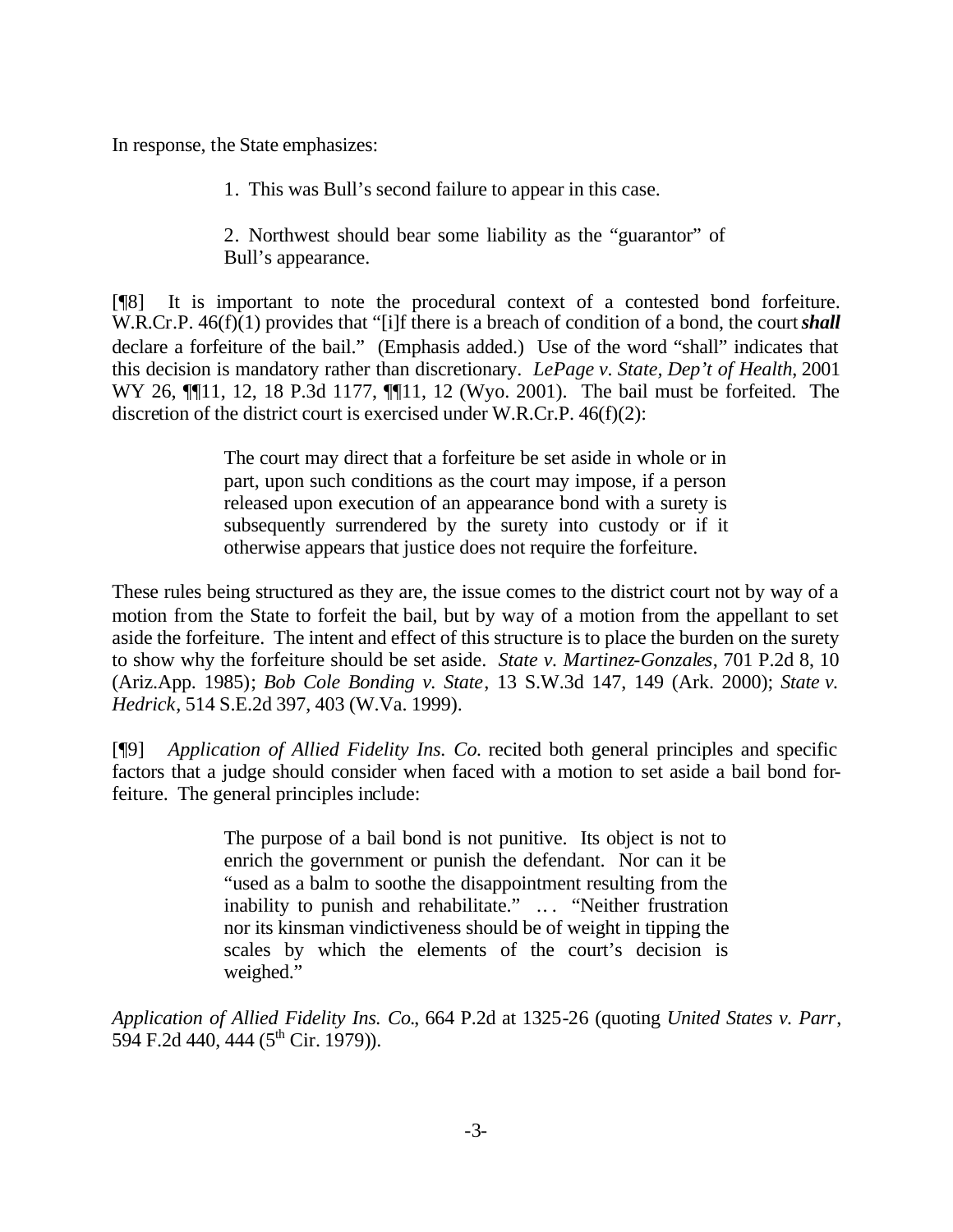[¶10] *Application of Allied Fidelity Ins. Co.*, at 1325-26 (citing *United States v. Castaldo*, 667 F.2d 20, 21 (9th Cir. 1981), *cert denied* 456 U.S. 978, 102 S.Ct. 2245, 72 L.Ed.2d 853 (1982), and *United States v. Parr*, at 444) also enunciated that the district court should specifically consider in making its determination:

1. The willfulness of the defendant's breach of conditions;

2. The reasonable relationship between the forfeiture ordered and the cost and inconvenience to the government of regaining custody of the defendant;

3. The participation of the surety in apprehending the defendant;

4. The cost, inconvenience, and prejudice suffered by the government as a result of the defendant's breach;

5. The amount of delay caused by the defendant's default and the stage of the proceedings at the time of the disappearance;

6. The public interest and necessity of effectuating the appearance of the defendant; and

7. Any explanation or mitigating factors presented by the defendant.

[¶11] In reviewing whether or not an abuse of discretion has occurred, we make an in depth review of the record before us. If the record is not adequate, we may remand the matter back for further proceedings and the development of the bases used by the court for its determination. *Frankel v. Board of County Comm'rs of Teton County*, 2002 WY 13, ¶12, 39 P.3d 420, ¶12 (Wyo. 2002); *Gillis v. F & A Enterprises*, 813 P.2d 1304, 1308 (Wyo. 1991); *Board of County Comm'rs of Teton County v. Teton County Youth Servs., Inc.*, 652 P.2d 400, 411-14 (Wyo. 1982).

[¶12] Our review of the record evidences no adequate basis for the determination made by the district court that Northwest should forfeit \$5,000.00 of the bond posted. As stated above, in making its decision the district court was apprised by counsel that 1) Bull was aware of the scheduled hearing; (2) Bull missed the hearing because he "slept in"; (3) within an hour of missing the hearing, Bull contacted his attorney and Northwest, both of whom instructed him to turn himself in; (4) Bull and his attorney appeared at the district court later on the same day to attempt to have the hearing, but there was no time on the district court's schedule to do so; (5) Bull then turned himself in for arrest on the bench warrant; and (6) this was Bull's second failure to appear for a hearing in this case, his bond having been forfeited for the previous failure.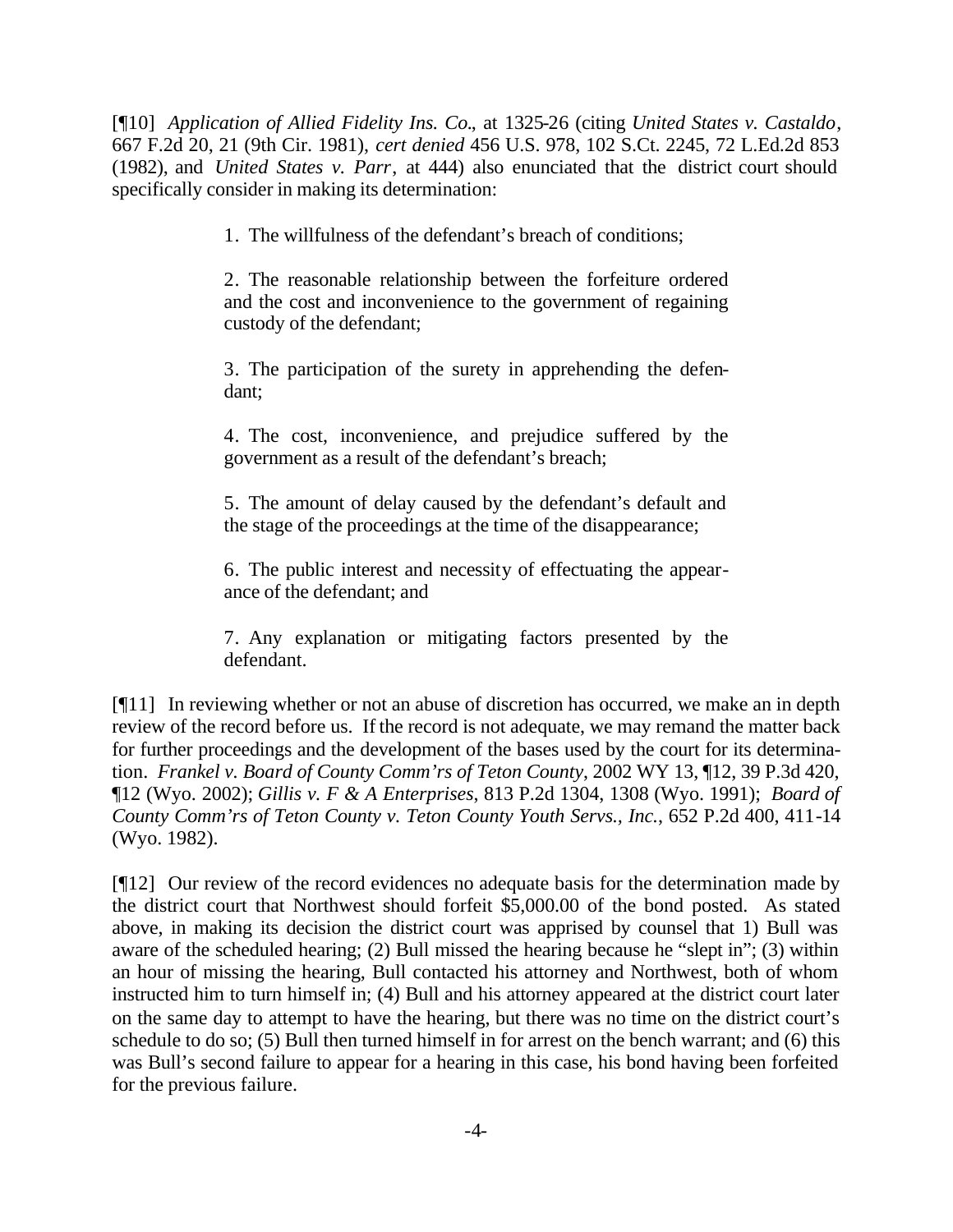[¶13] Nevertheless, after being advised of this information, the district court solely focused on Bull's previous failure to appear for a hearing, on the inconvenience caused the district court and other participants by having to reset the hearing, and on Northwest's awareness of the previous failure to appear and awareness of the relatively high bond amount.<sup>1</sup> Indeed, although the district court was appraised of 1) the unwillfulness of Bull's nonappearance; 2) the participation of Northwest which resulted in Bull immediately turning himself in with no cost incurred by the government in apprehending him; 3) the amount of minimal delay caused by Bull's default and the probation revocation stage of the proceedings at the time of the nonappearance; and 4) an explanation of the mitigating factors presented, the district court simply did not address these issues in making its determination as required by *Application of Allied Fidelity Ins. Co.*, at 1325-26. Therefore, it is virtually impossible for this court to determine whether these required and necessary elements were even considered by the district court.

[¶14] Moreover, we recognize that Bull's previous failure to appear for a hearing and Northwest's awareness of the previous failure to appear resulting in the relatively high bond amount were explicitly identified factors considered by the district court in making its ruling. However, these factors are not elements to be considered by the court as enumerated in *Application of Allied Fidelity Ins. Co.*, at 1325-26.

[¶15] Review of the hearing transcript also makes it clear that the district court did not consider the cost and prejudice suffered by the government as a result of the Bull's nonappearance. No evidence was presented of any specific pecuniary expense to the State occasioned by Bull's failure to appear.<sup>2</sup> Hence, such consideration was arguably impossible as no evidence was presented to the district court on this issue.

[¶16] Finally, we note that a thorough basis for the ultimate conclusion of the court must be explained to avoid any inference that the court's motivation was punitive or based on frustration or vindictiveness as prohibited.<sup>3</sup> Application of Allied Fidelity Ins. Co., at 1325-26 (quoting *United States v. Parr*, 594 F.2d at 444).

l

<sup>&</sup>lt;sup>1</sup> On appeal, Northwest asserts that there was little inconvenience to the State, since the other participants had to be in court for other cases, regardless of Bull's failure to appear and that there was little inconvenience or delay in getting the matter rescheduled to the following week.

<sup>&</sup>lt;sup>2</sup> After the court's ruling, counsel for Northwest noted for the record that no evidence was presented by the State as to resultant expenditures incurred by the State and expressed his feelings that the court's order requiring \$5,000.00 of the bond be forfeited appeared to be punitive in nature.

<sup>3</sup> See footnote 2.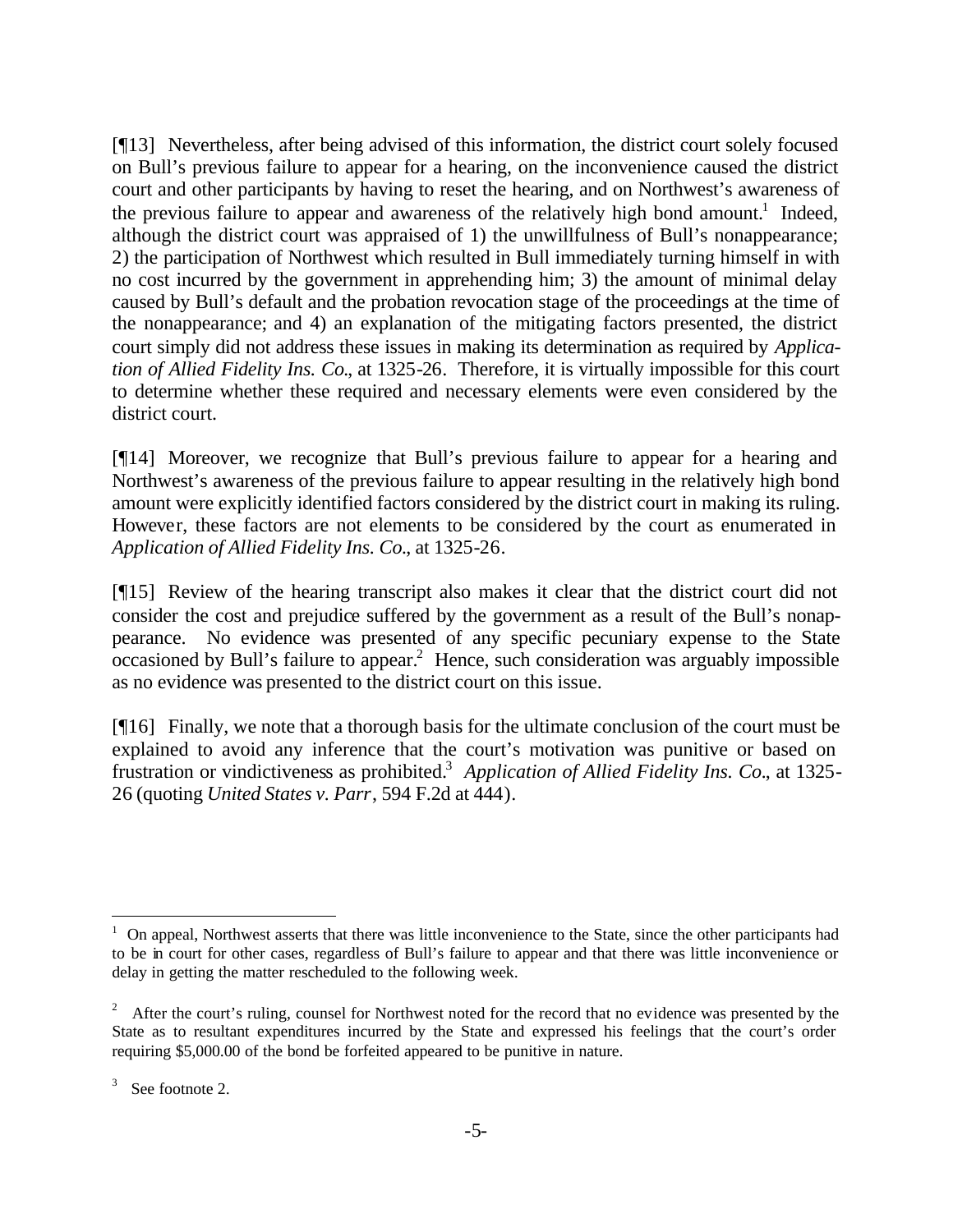# *CONCLUSION*

[¶17] We remand to the district court for additional proceedings and development of facts as they relate to each of the factors set forth herein when a motion to set aside a bond forfeiture is involved.